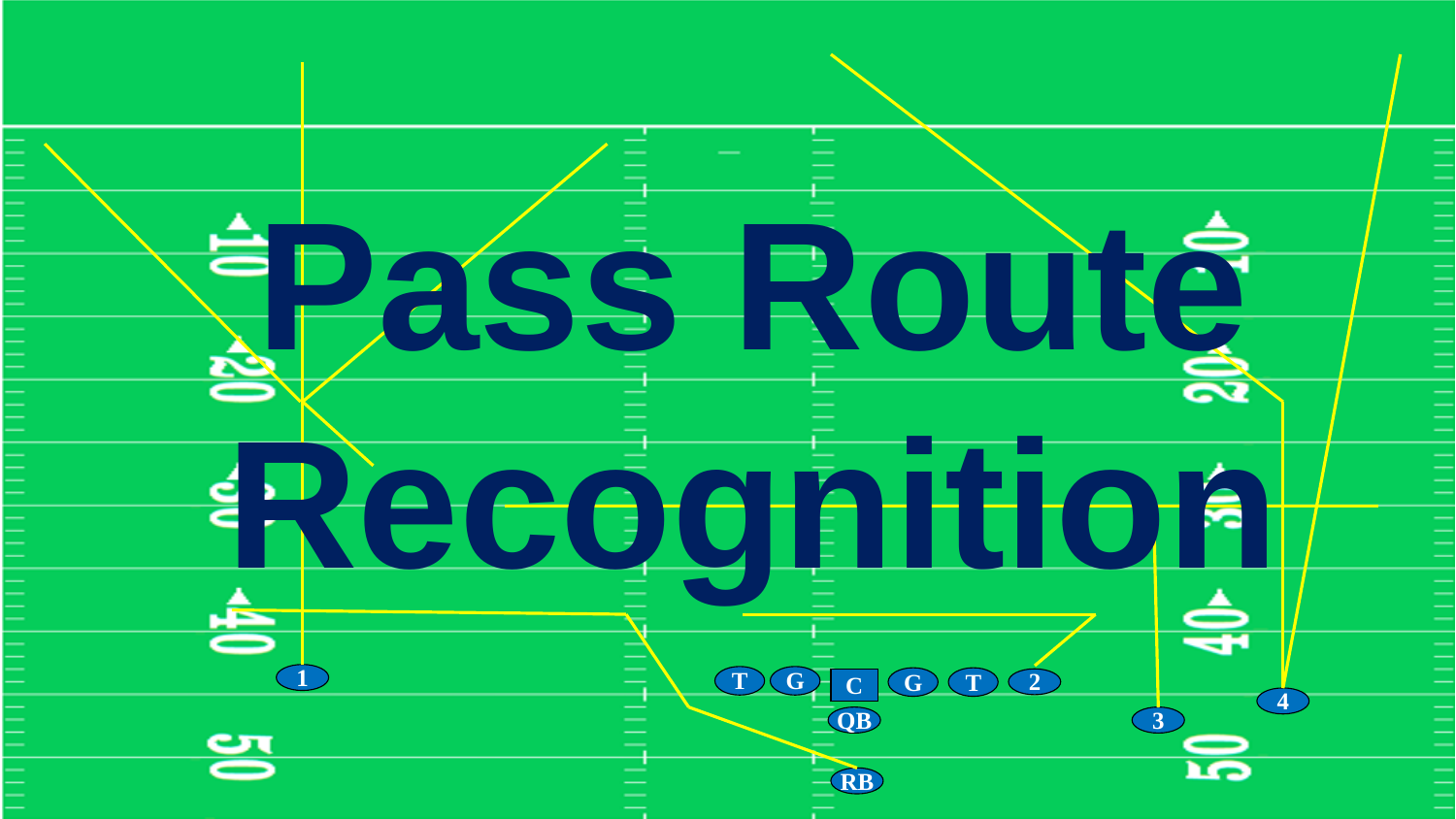# **Route Recognition Notes**

- **Following slides depict basic NFL passing routes**
	- **This terminology will be used in all communication going forward**
- **Potential OPI and DPI Fouls are displayed**
	- **These are generalized, there are no absolutes**
- **ICT and DH Fouls are possible on any of these routes.**

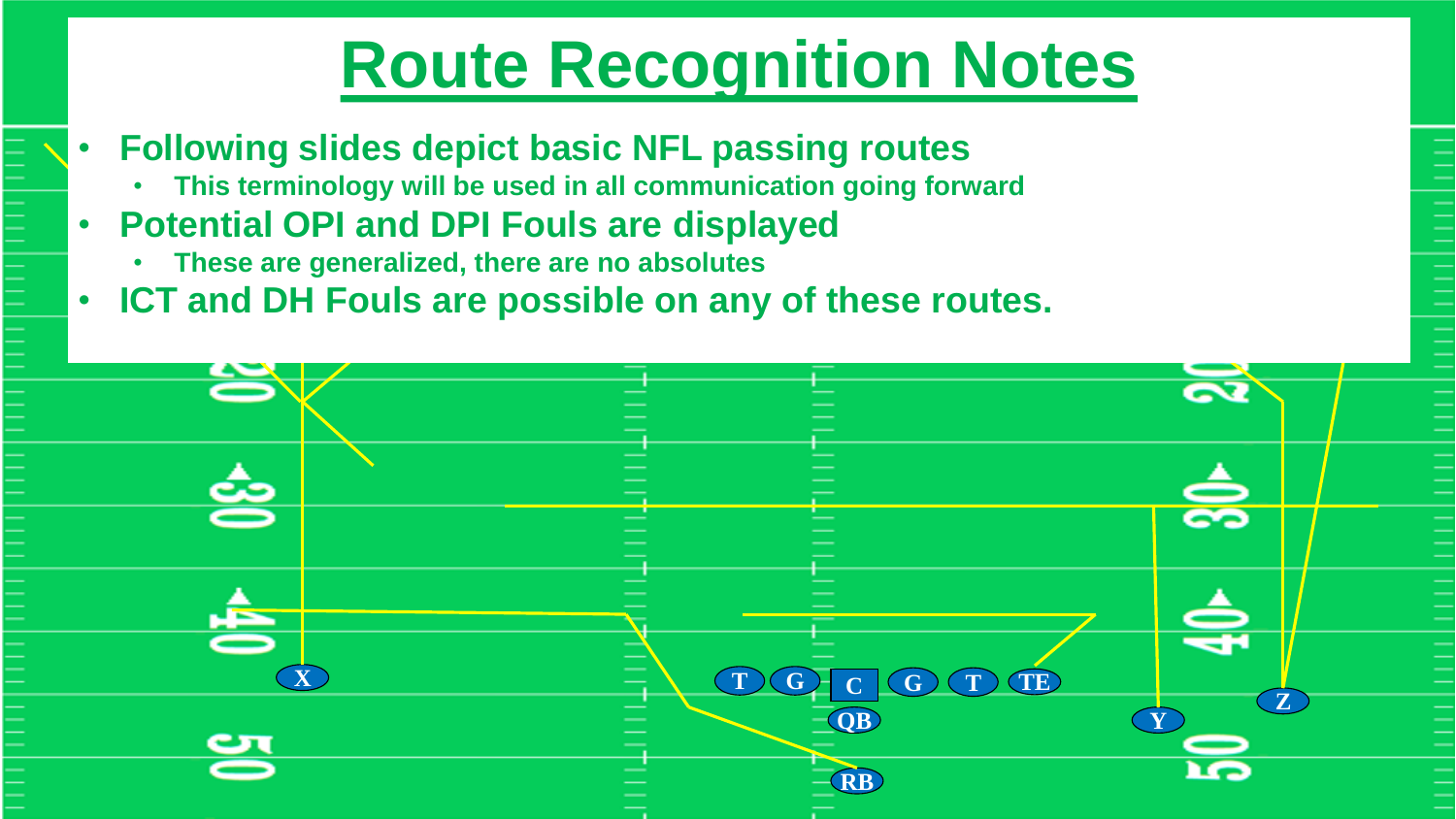# **Hook, Curl and Corner Routes**

**- Push off at the top of the route - Not playing the ball**

### **Offensive Pass Interference Contract Contract Contract Defensive Pass Interference**

- 
- **- Hook and Turn**
- **- Playing through the back**
- **- Upper arm grab**

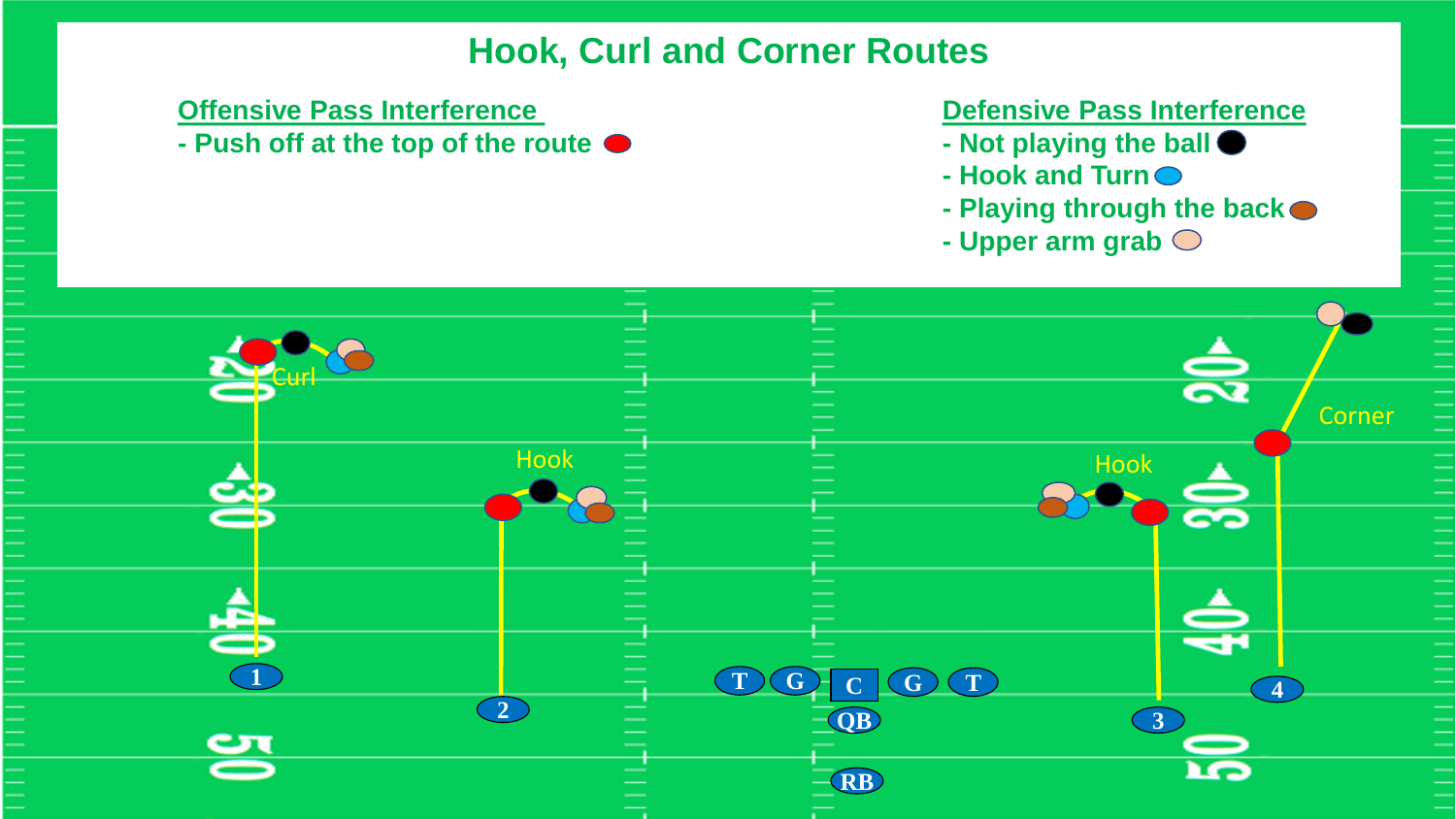# **Post and Post Corner Routes**

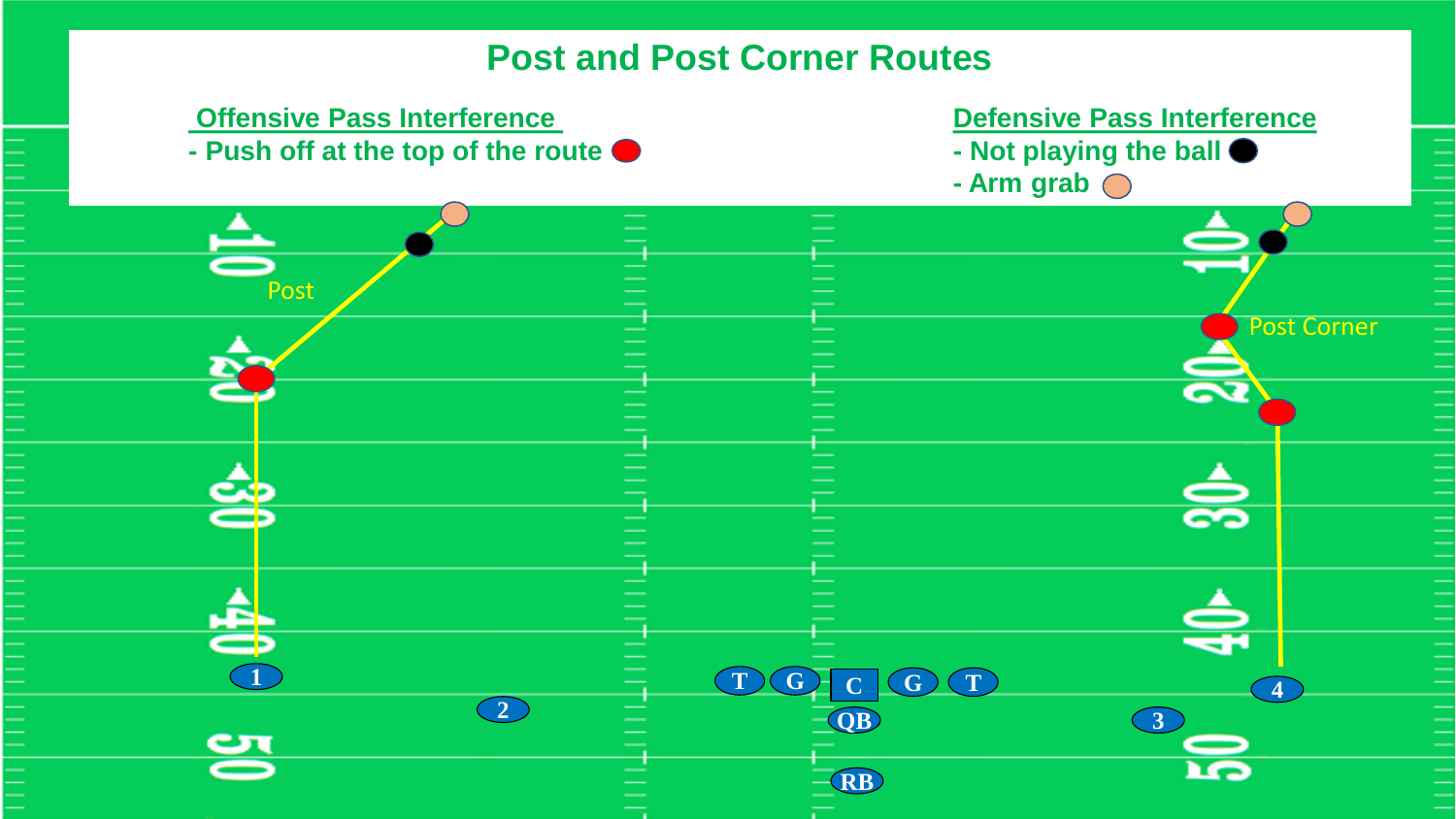# **Go, Seam and Fade (B-20 In) Routes**

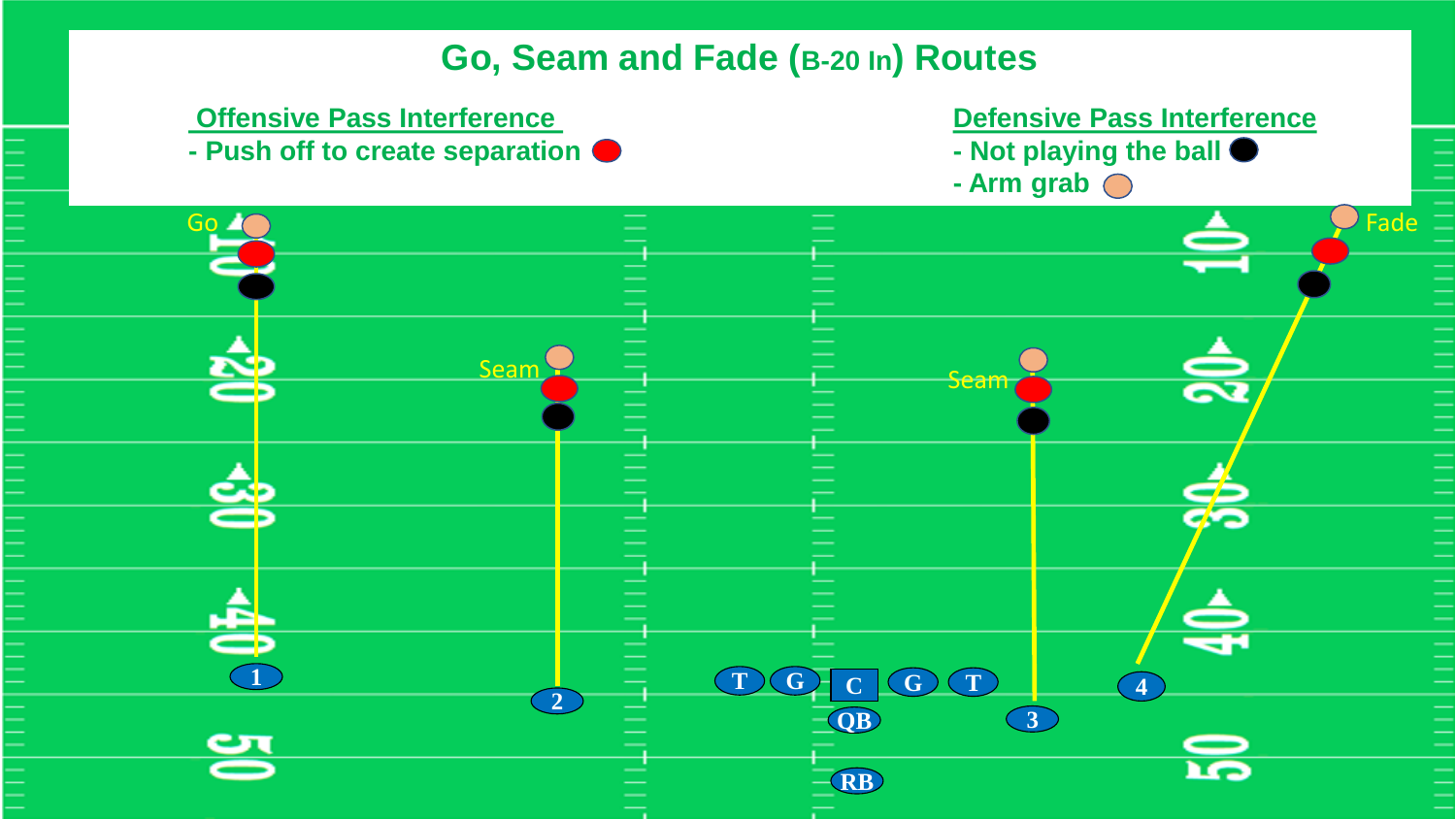# **Pivot and Out Routes**

**- Push off to create separation**  $\bullet$  **<b>Figure 2 - Hook and Turn**  $\bullet$ 

### **Offensive Pass Interference Defensive Pass Interference**

- 
- **- Upper arm grab**
- **- Playing through the back**

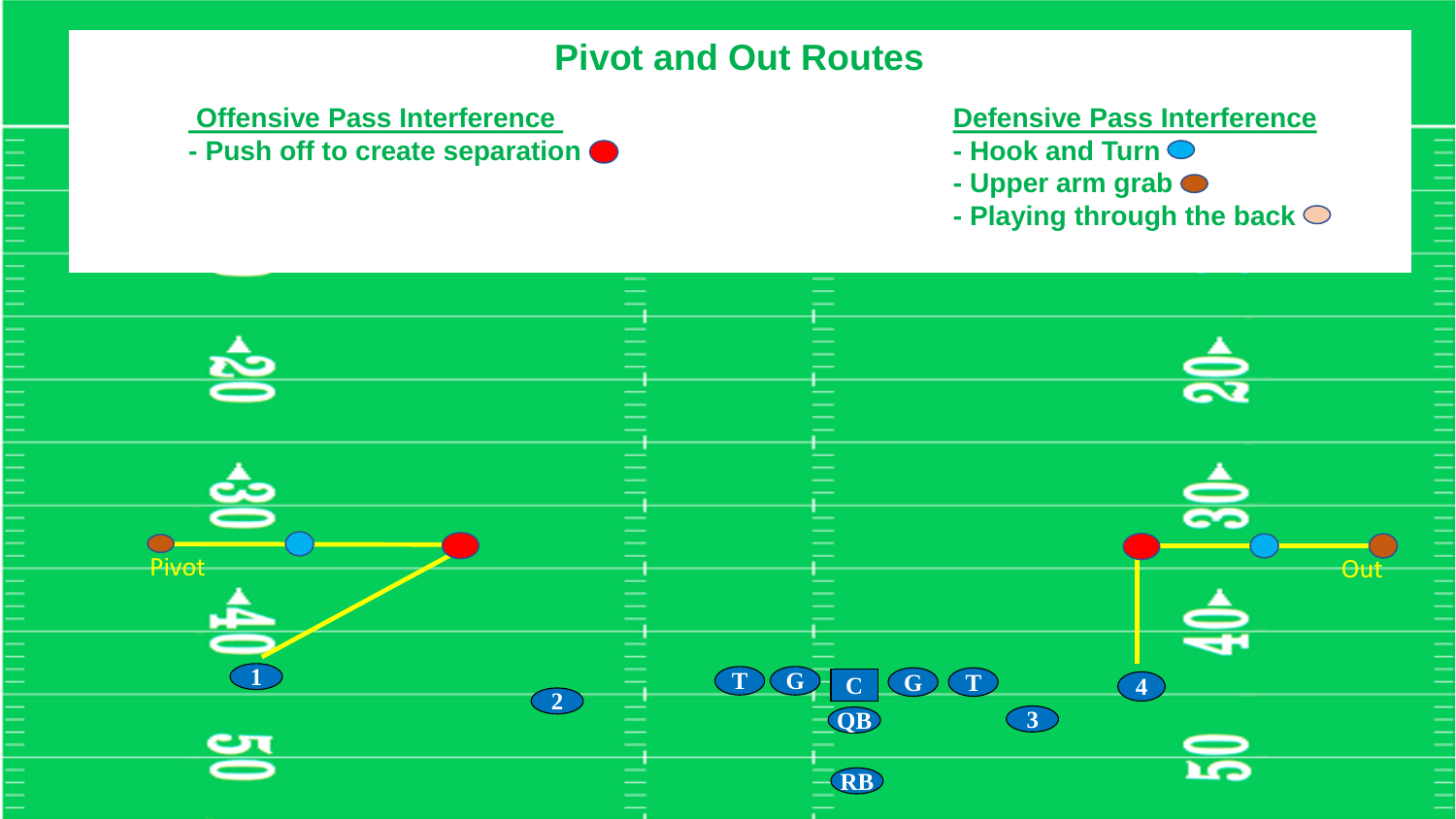# **Dig, Comeback and Slant Routes**

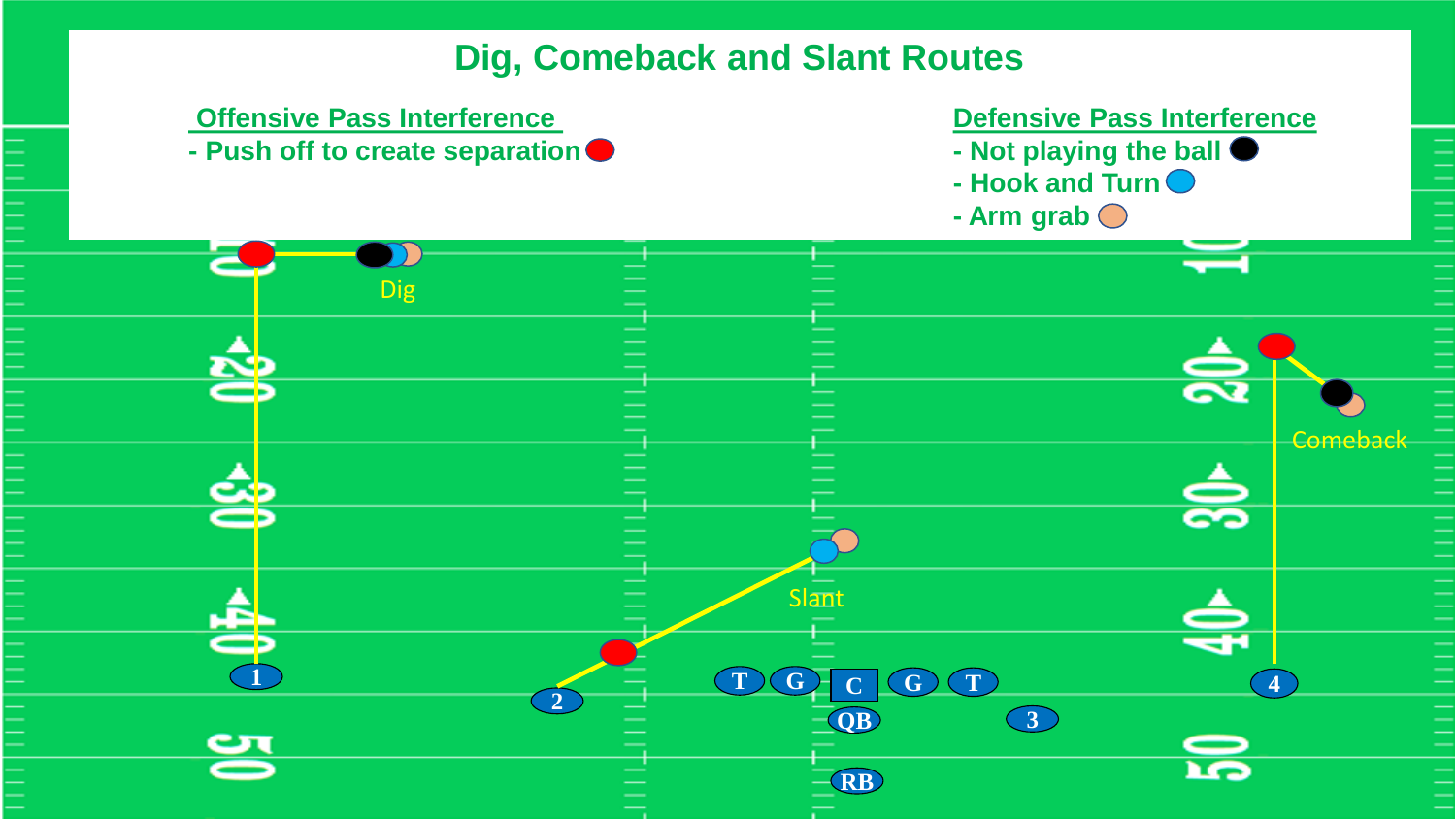# **Shallow Cross, Over and Wheel Routes**

### **Offensive Pass Interference Defensive Pass Interference**

**- Push off to create separation - Not playing the ball**

- 
- **- Hook and Turn**
- **- Arm grab**

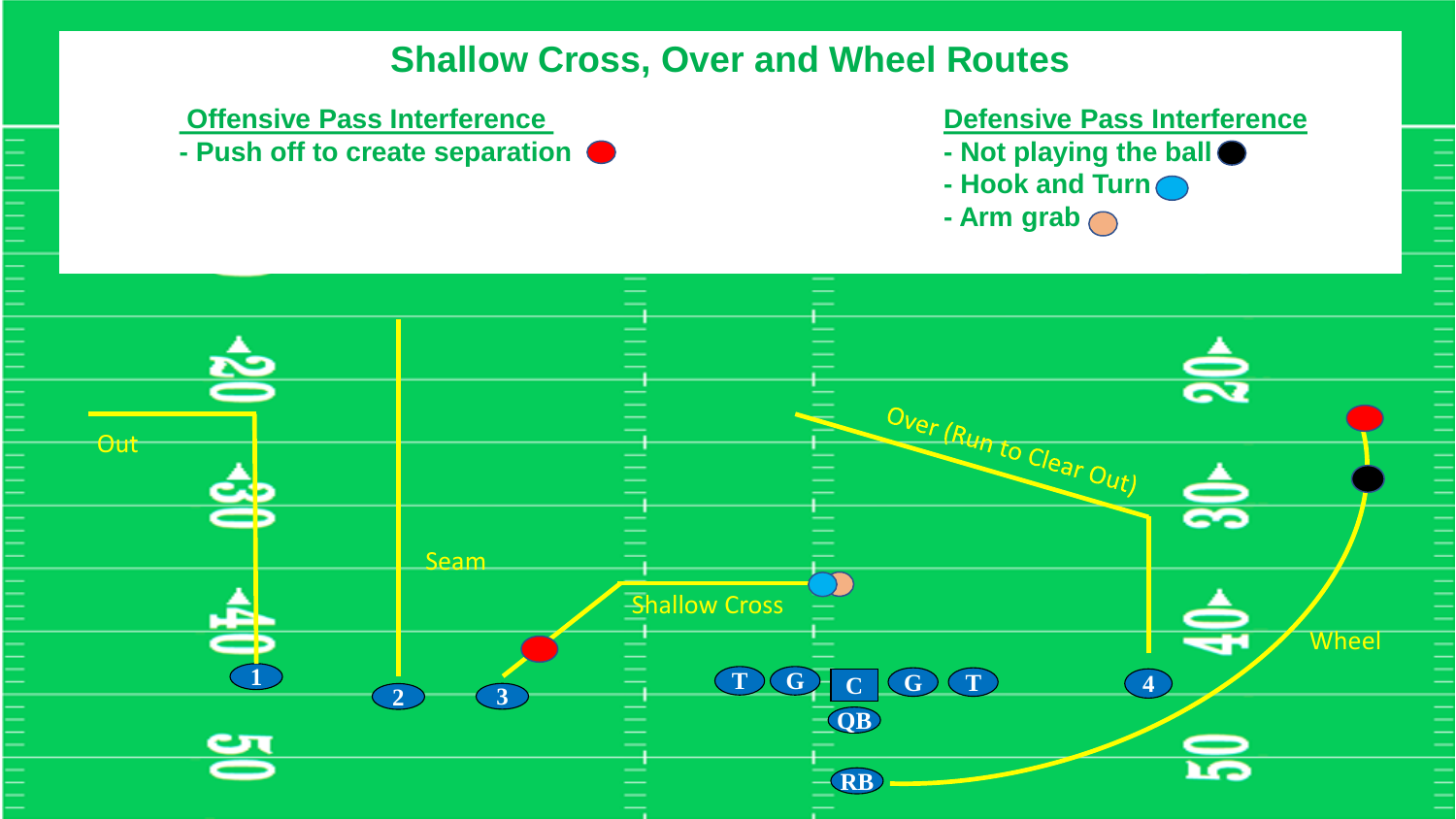# **Double-Double Formation with Wheel Route to the Short Side and Double Move to the Wide Side**

- 
- **- Push off to create separation 1**

**Offensive Pass Interference Contract Contract Contract Defensive Pass Interference** 

 $\frac{1}{1}$ 

- 
- **- Arm grab**

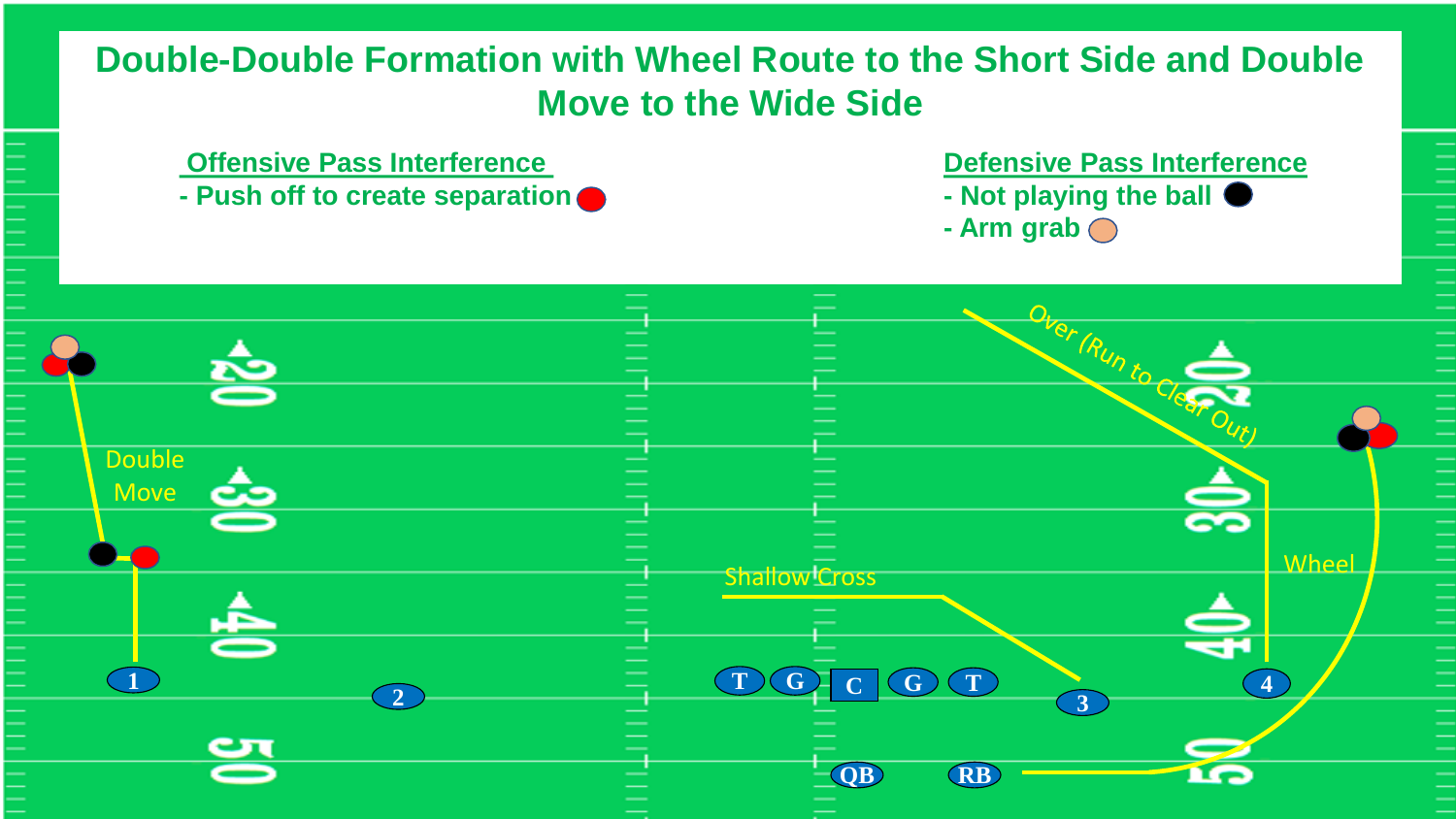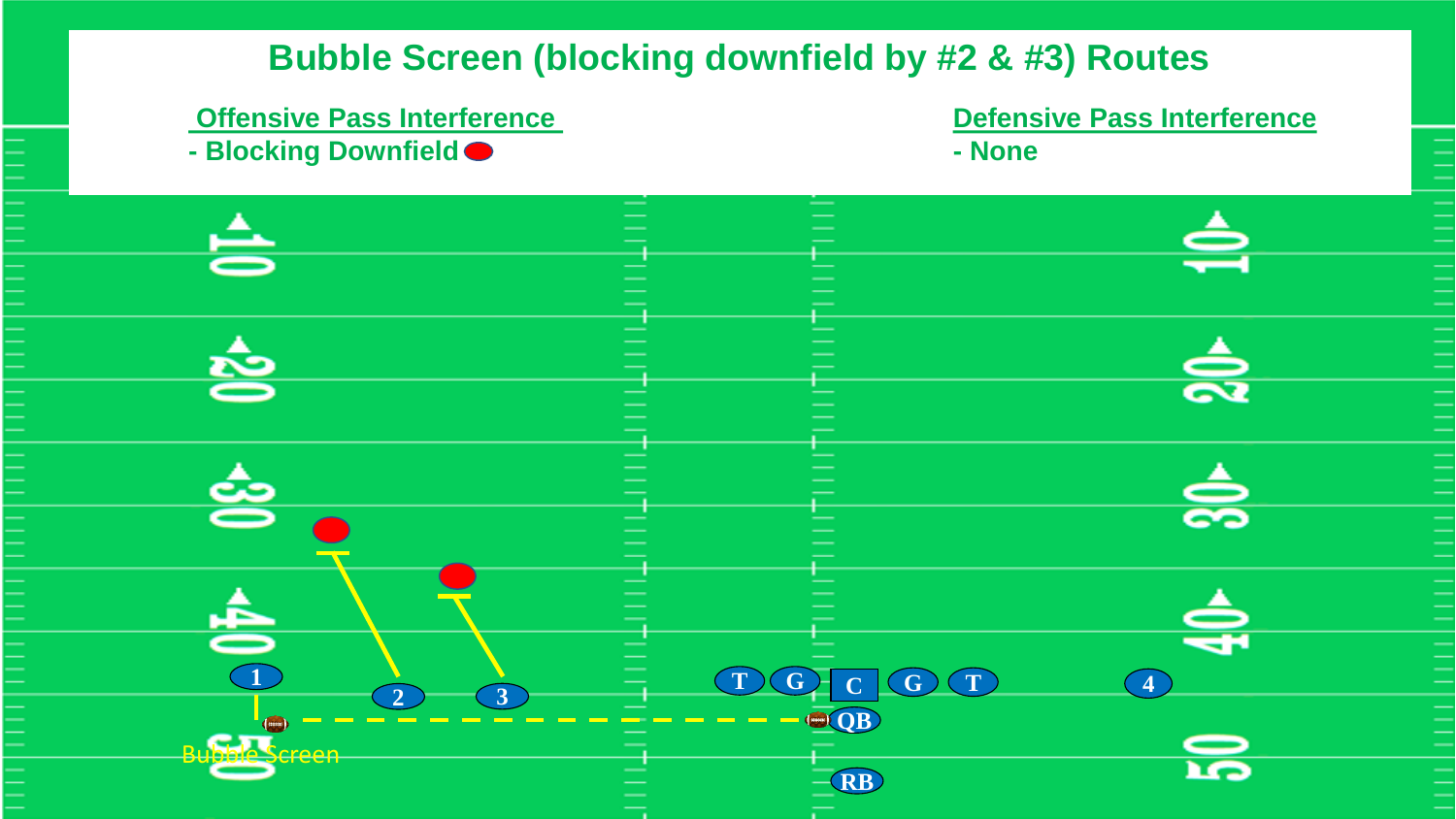# **Bunch Formation (#2 blocking/driving downfield) Hitch Route #1**

**- Blocking/Driving Downfield - Not playing the ball**

**Offensive Pass Interference Defensive Pass Interference** 

- 
- **- Hook and Turn**
- **- Arm grab**